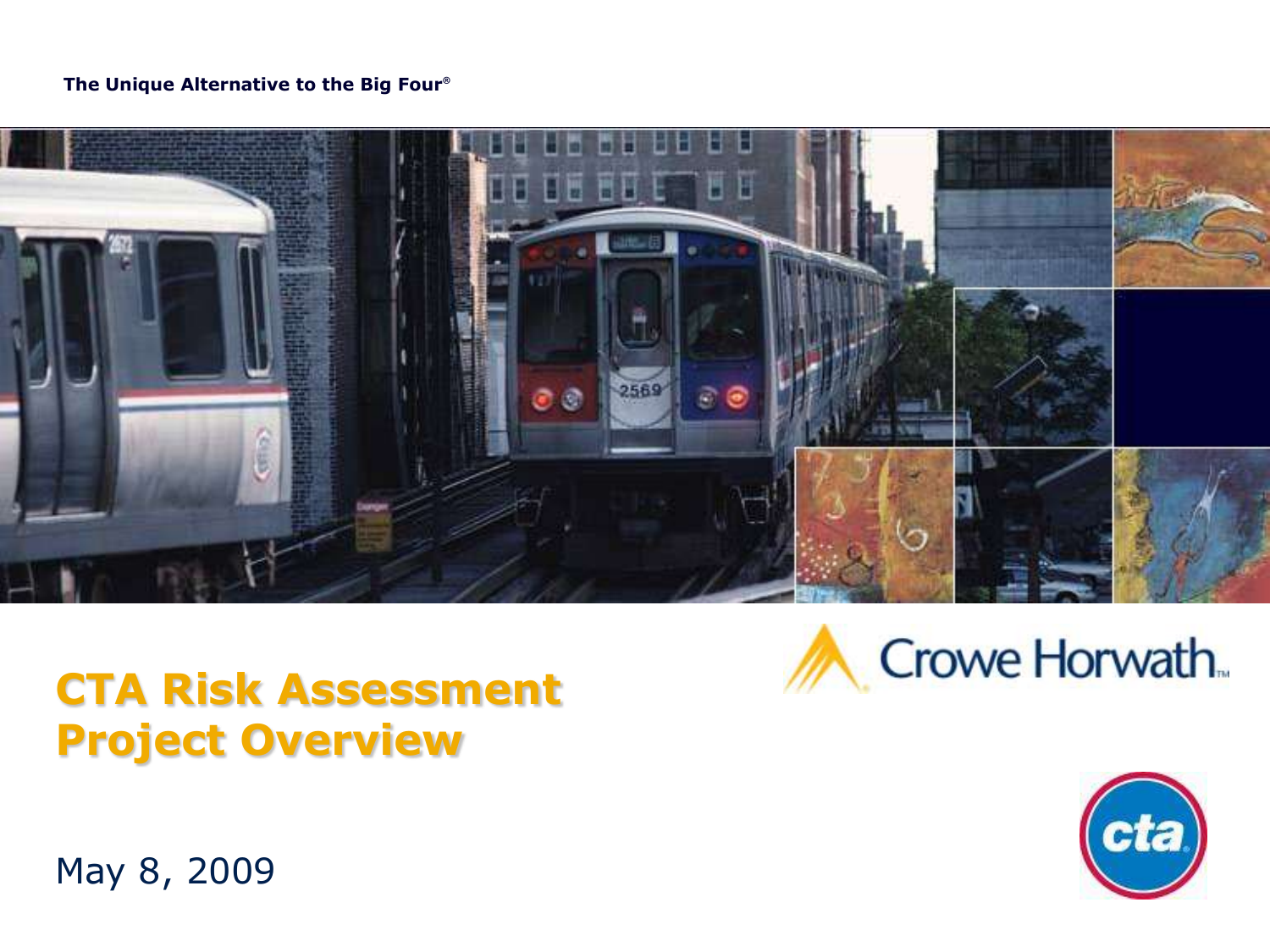

#### **Agenda**

- **Introduction**
- **Project Scope and Methodology**
- **Summary of Internal Control Weaknesses**
- **Key Issues Identified**

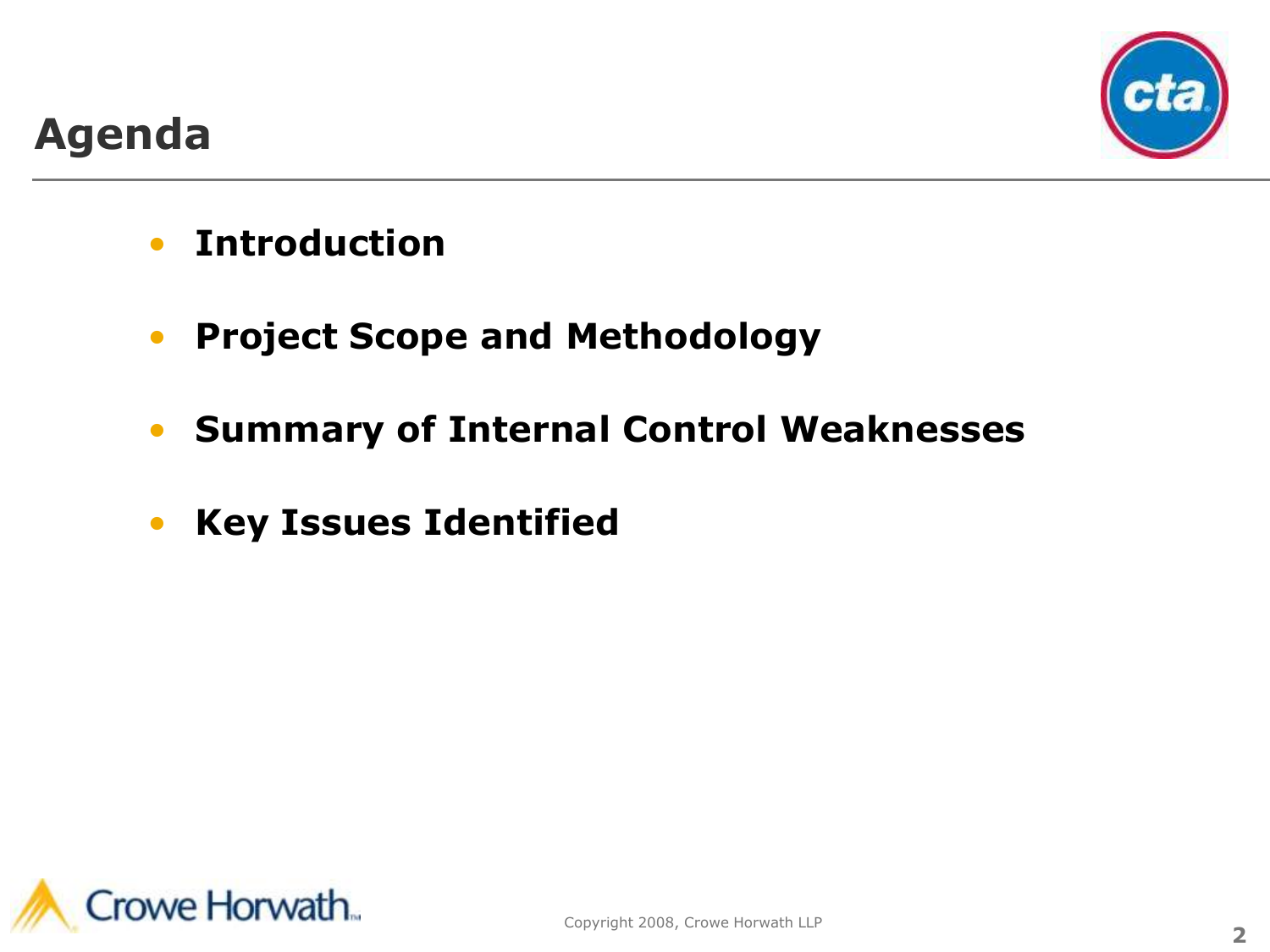### **Introduction**



- **Risk Assessment methodology used was built upon Sarbanes-Oxley internal control assessments performed at publicly traded companies.**
- **SoxLite at the CTA resulted from concerns of departmental reorganizations and downsizing of staff.**
- **Initiative is best-in-class for governmental agencies .**
- **CTA Project sponsors:**
	- VP Comptroller
	- Inspector General
- **Weekly project oversight meetings held with Project Sponsors and Finance and OIG staff.**
- **Objective of the project was to:**
	- Document approximately 50 key processes and related controls,
	- Identify weaknesses and opportunities for improvement,
	- Develop recommendations and monitor remediation, and
	- Set up a repeatable process for ongoing maintenance of documentation.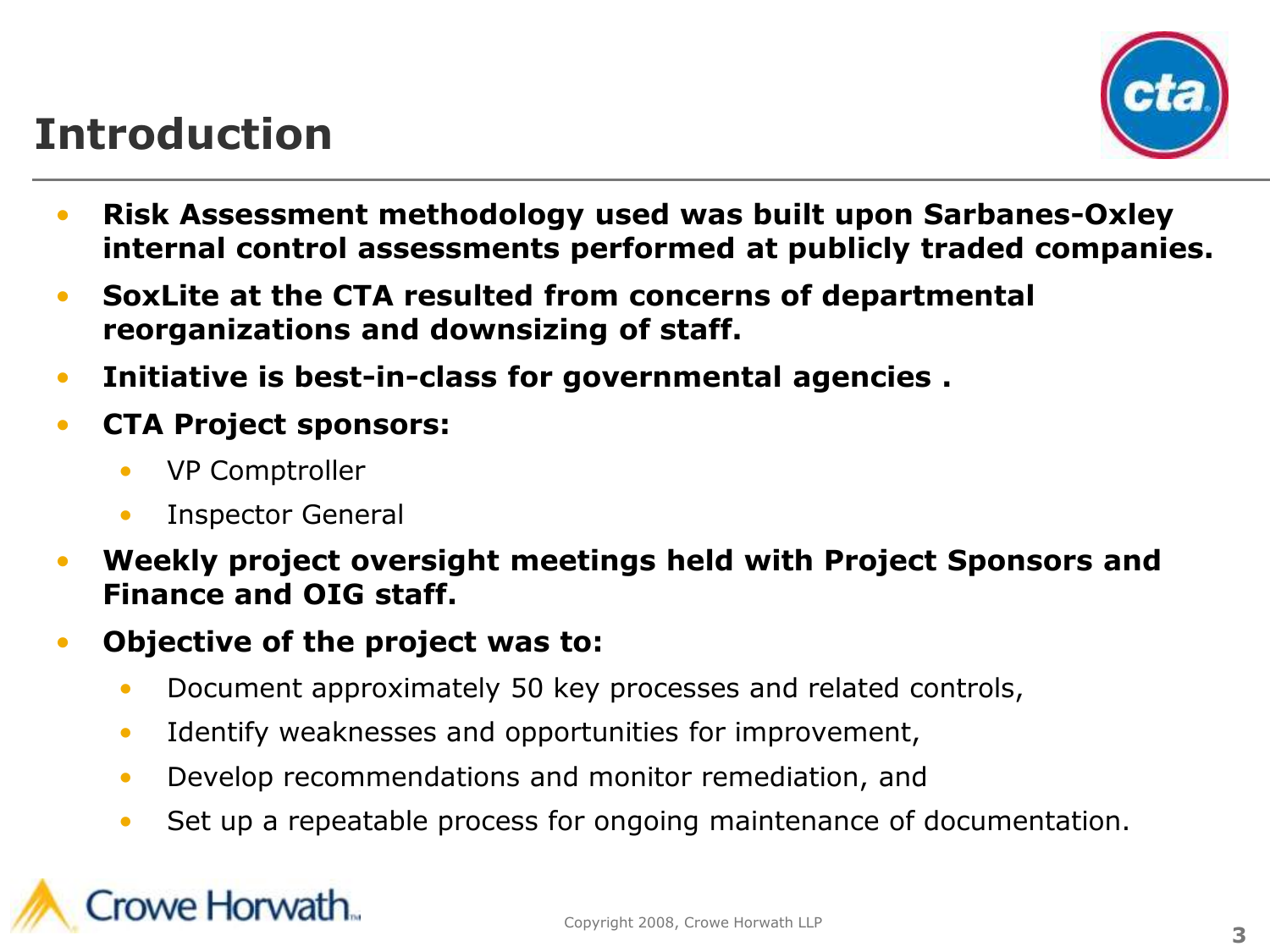

# **Documentation and Design Approach**

- **Interview each of the key process owners and staff**
- **Develop Process Flowcharts and Control Narratives**
- **Corroborate matrix mapping Controls to Risks**
- **Identify Key Controls**
	- Who performs the control,
	- When they perform the control (daily, weekly, monthly, quarterly, annual),
	- How they perform the control (specifies),
	- Where and how they evidence performance (specifies), and
	- What's the control operation (automated or manual).
- **Disseminate Internal Control Weaknesses**
- **Formulate Remediation and Best Practice Recommendations**

# owe Horwath...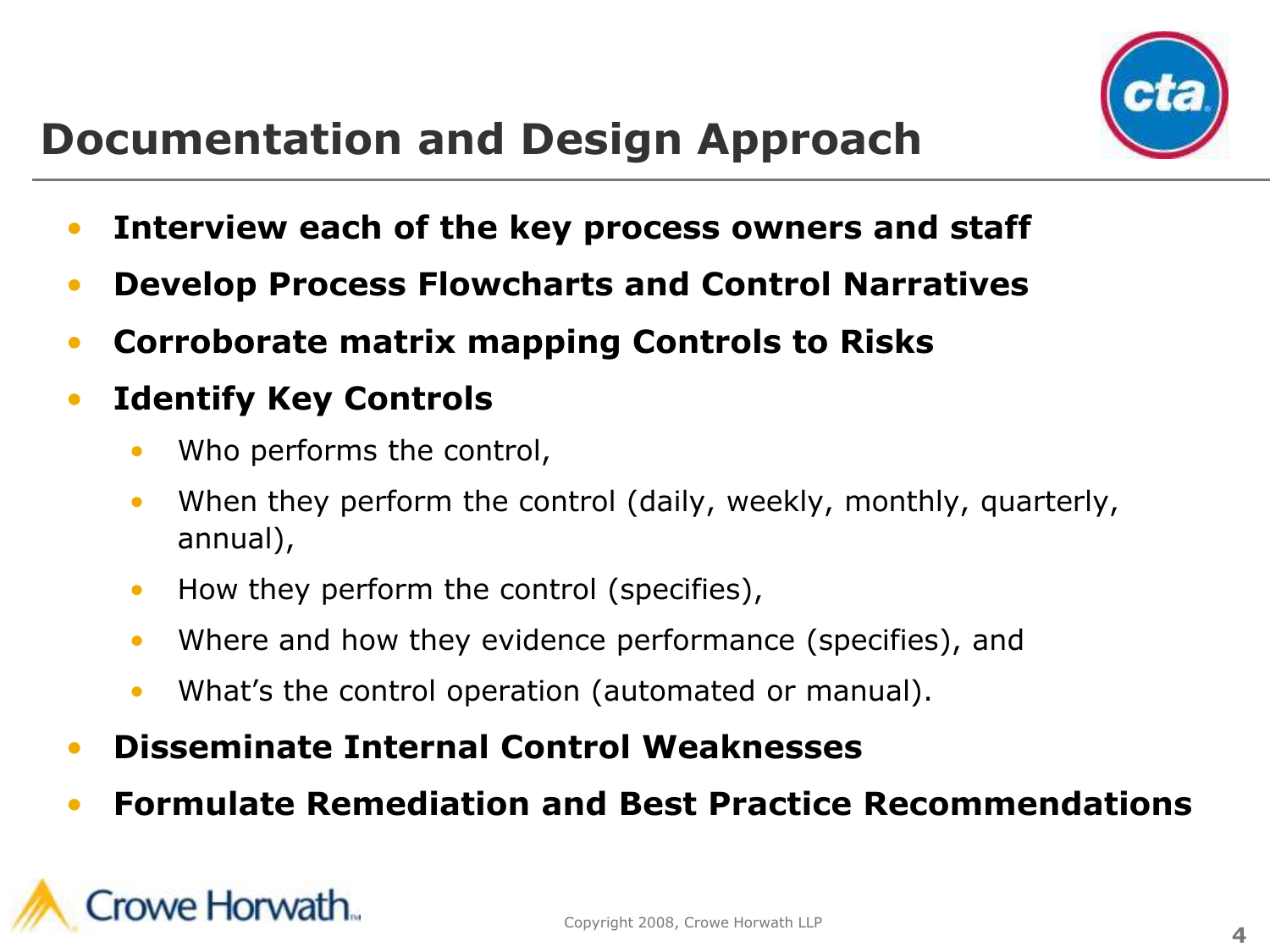

- **The Internal Control Design Weaknesses identified were evaluated and prioritized based upon potential operational or financial impact and likelihood of the risk:**
	- High (22) operational or financial impact that seriously impairs ability to achieve business objectives.
	- Moderate (54) operational or financial impact that would significantly affect, but not seriously impair ability to achieve business objectives.
	- Low (96) operational or financial impact that would not significantly affect ability to achieve business objectives.
	- **Based on the CTA risk assessment, the overall risk is low for financial processes and is moderate for operational processes.**

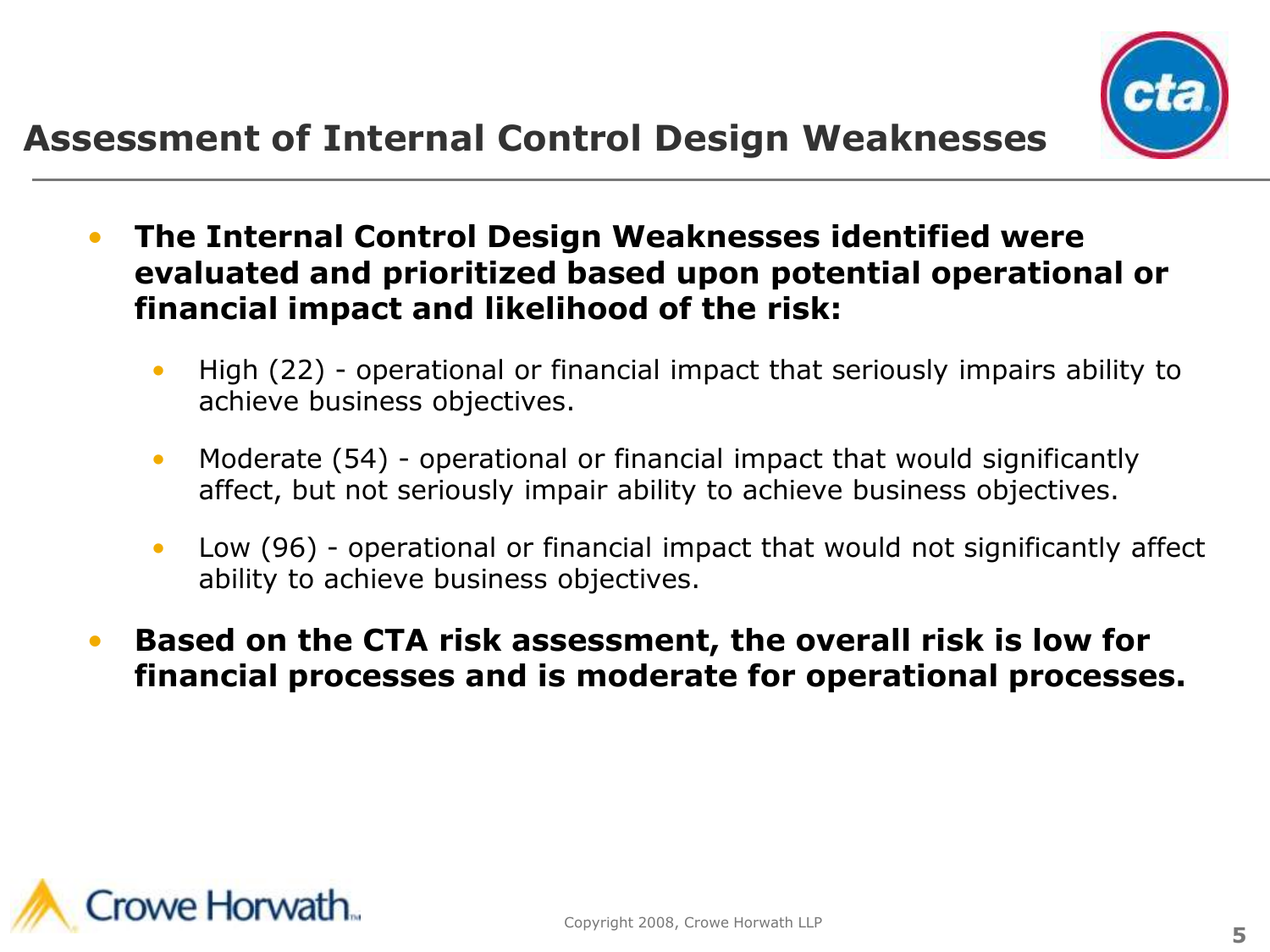

# **Design Control Weakness Analysis**

These process level risk takes into consideration the existing controls for each process as well as the associated control weaknesses. Fourteen CTA areas were rated with high control weaknesses, thirteen with moderate and twenty-one with low control weaknesses.

| <b>Department</b>     | <b>Process</b>                          | н              | M                      |                | <b>Total</b>   | <b>Risk</b> | <b>Cycle</b>          | <b>Process</b>                        | н | M              |                       | <b>Total Risk</b>       |             |
|-----------------------|-----------------------------------------|----------------|------------------------|----------------|----------------|-------------|-----------------------|---------------------------------------|---|----------------|-----------------------|-------------------------|-------------|
| Law                   | <b>Workers Compensation</b>             |                |                        | $\overline{2}$ | 2              | Low         | Technology            | Database of Fare Revenue Data         |   | 3              |                       | 4                       | <b>High</b> |
|                       | <b>Claims Management</b>                |                | $\overline{2}$         | 3              | 5              | <b>Mod</b>  |                       | Software Acceptance Testing           |   |                |                       | 1                       | Low         |
| Planning              | Service Planning & Scheduling           | 1              | 4                      | 6              | 11             | <b>High</b> |                       | Firmware Testing                      |   | $\overline{2}$ | $\overline{2}$        | 4                       | <b>Mod</b>  |
|                       | Marketing                               |                | $\overline{2}$         |                | 4              | <b>High</b> |                       | Maintenance of Fare Revenue Equipment |   |                |                       |                         | Low         |
| <b>Construction</b>   | Construction                            |                |                        |                |                | Low         |                       | <b>ERP Security</b>                   |   | $\overline{2}$ |                       | $\overline{2}$          | <b>Mod</b>  |
| <b>Operations</b>     | <b>Workforce Mgmt - Rail Operations</b> | $\overline{1}$ |                        |                | 2              | <b>High</b> |                       | Network Change Control                |   | 2              | $\overline{2}$        | 4                       | <b>Mod</b>  |
|                       | <b>Workforce Mgmt - Bus Operations</b>  | 1              |                        |                | $\overline{2}$ | <b>High</b> |                       | Oversight of SDI                      |   |                |                       | 1                       | Low         |
|                       | Workforce Mgmt - Rail Maintenance       | $\overline{1}$ |                        |                | $\overline{2}$ | <b>High</b> | Finance               | <b>Financial Close Process</b>        |   |                | $\boldsymbol{\Delta}$ | $\overline{4}$          | Low         |
|                       | Workforce Mgmt - Bus Maintenance        |                |                        |                | $\overline{2}$ | <b>High</b> |                       | <b>Accounts Receivable</b>            |   |                | 3                     | 4                       | <b>Mod</b>  |
|                       | Maintenance Management System           | 3              | 3                      |                | 6              | High        |                       | <b>Accounts Payable</b>               |   |                | $\overline{2}$        | 3                       | Low         |
| <b>Power and Wav</b>  | Workforce Mgmt & Timekeeping            |                | $\overline{2}$         | 2              | 5              | <b>High</b> |                       | Grants                                |   |                |                       | 1                       | Low         |
| <b>Facilities</b>     | Workforce Mgmt & Timekeeping            |                | $\overline{2}$         | 2              | 5              | <b>High</b> |                       | Property                              |   |                |                       | $\mathbf{1}$            | Low         |
| <b>Control Center</b> | <b>Control Center</b>                   |                | 3                      | 11             | 14             | <b>Mod</b>  |                       | Payroll                               |   |                |                       | 1                       | Low         |
| <b>Real Estate</b>    | <b>Real Estate</b>                      | 5              | 5                      |                | 11             | <b>High</b> | Treasury              | Investments/Cash Management           |   |                | $\overline{2}$        | $\overline{2}$          | Low         |
| Purchasing            | <b>Procurement Process</b>              |                |                        | 3              | 3              | Low         |                       | <b>Fare Collections</b>               |   | 2              | 2                     | 4                       | <b>Mod</b>  |
| & Warehousing         | <b>Inventory Management</b>             | 5              | $\boldsymbol{\Lambda}$ | 2              | 11             | <b>High</b> |                       | <b>Currency Counting</b>              |   |                |                       |                         | Low         |
|                       | Vendor Management                       |                |                        |                |                | Mod         |                       | Fare Media Production                 |   |                |                       |                         | Low         |
|                       | <b>Construction Contract Payments</b>   |                |                        | 2              | 2              | Low         |                       | Fare Media Distribution               |   |                |                       | 2                       | <b>Mod</b>  |
| Human                 | <b>Benefits Management</b>              |                | 4                      | 4              | 8              | <b>Mod</b>  |                       | <b>Fuel Hedging</b>                   |   |                |                       | $\overline{2}$          | <b>Mod</b>  |
| <b>Resources</b>      | Payrate changes/Compensation            |                | 3                      | 2              | 5              | High        |                       | Chicago Card database management      |   |                | $\overline{2}$        | 3                       | <b>Mod</b>  |
|                       | <b>Personnel Evaluations</b>            |                |                        | 4              | $\overline{4}$ | Low         |                       | <b>Credit Card Processing</b>         | 1 |                |                       | $\overline{\mathbf{c}}$ | <b>High</b> |
|                       | Recruitment                             |                |                        | 5              | 5              | Low         | Safety                | <b>Construction Oversight</b>         |   |                | 2                     | $\overline{2}$          | Low         |
|                       | <b>Excempt Employees Discipline</b>     |                |                        | $\overline{4}$ | $\overline{4}$ | Low         |                       | <b>Operation Safety Inspections</b>   |   |                |                       |                         | Low         |
|                       | <b>CTA Policies &amp; Procedures</b>    |                | $\overline{2}$         | 6              | 8              | Mod         | <b>Communications</b> | Communications                        |   |                | $\overline{2}$        | $\overline{2}$          | Low         |

| High(H)      | 22  | 13%  |
|--------------|-----|------|
| Moderate (M) | 54  | 31%  |
| Low $(L)$    | 96  | 56%  |
| Total        | 172 | 100% |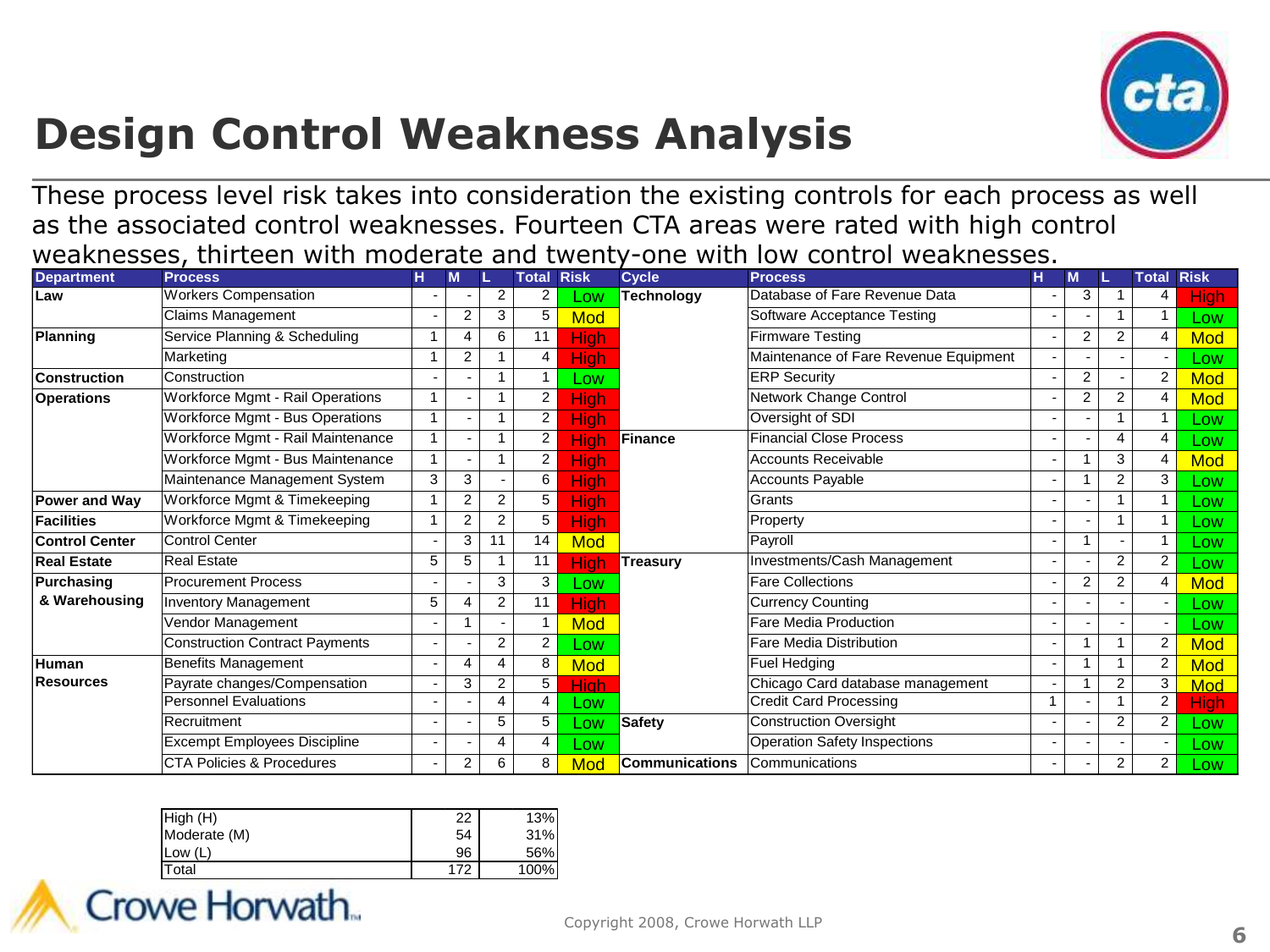

## **Key Issues Identified**

- **Inventory**
- **Planning**
- **Workforce Management and Timekeeping**
- **Marketing**
- **Credit Card Processing**
- **Real Estate**
- **Service Planning and Scheduling**
- **Maintenance Management Information Systems**
- **Technology**

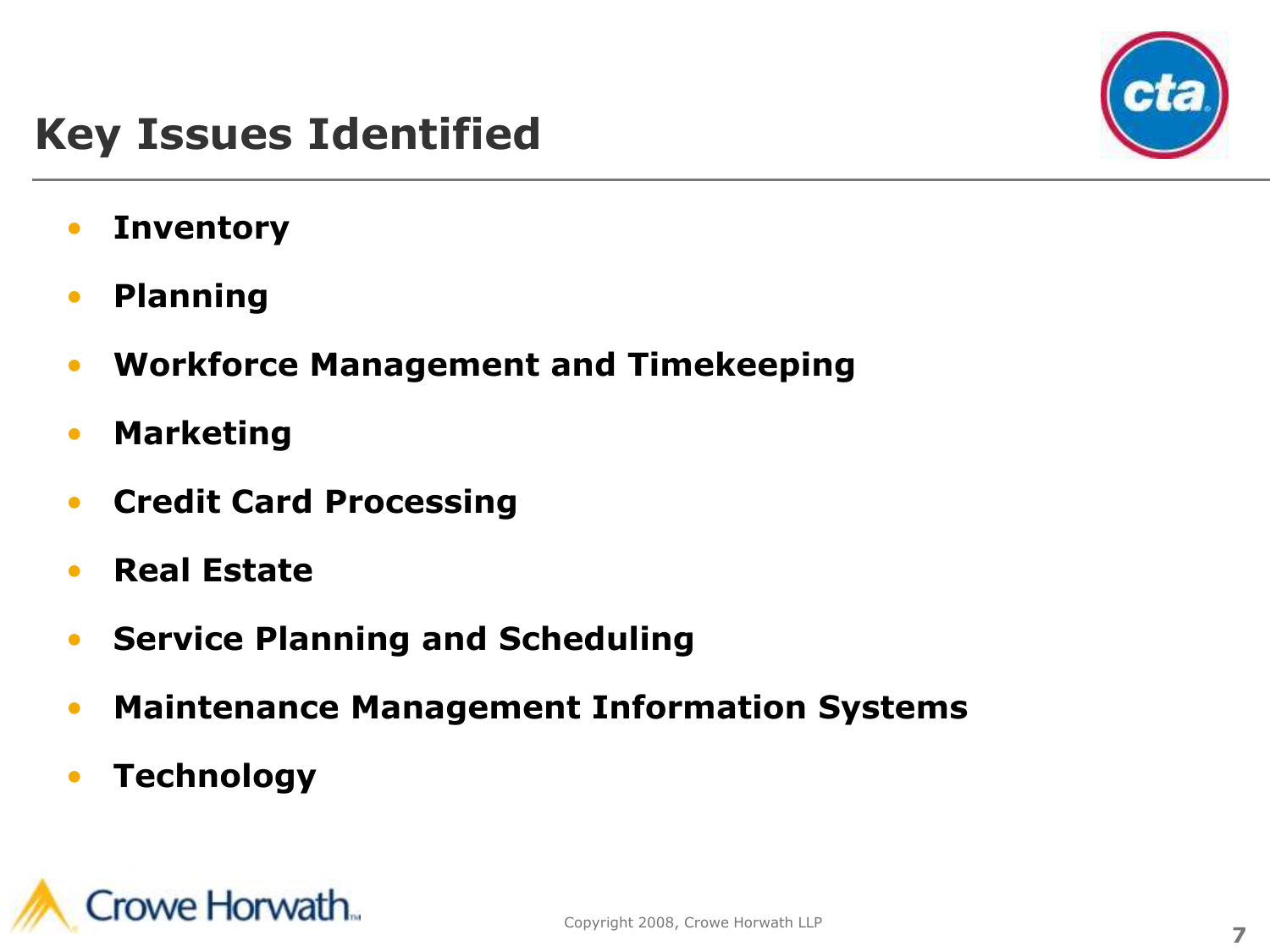

# **CTA Practical Control Environment Plan**

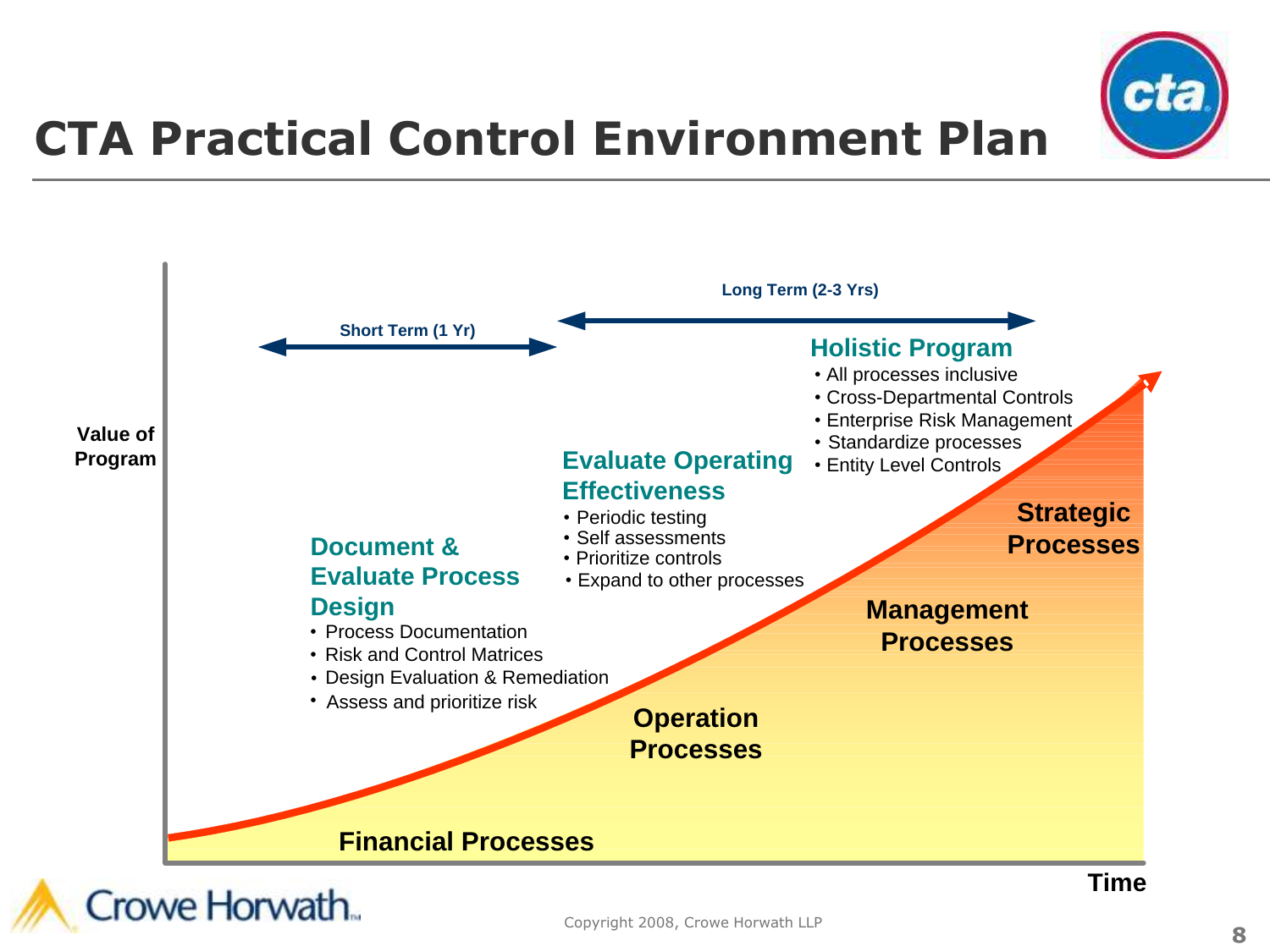

- **Inherent weaknesses at the CTA were identified.**
- **Strengthened internal control structure.**
- **Internal control annual revalidation by the departments are in place.**
- **Increased internal control awareness throughout the organization.**